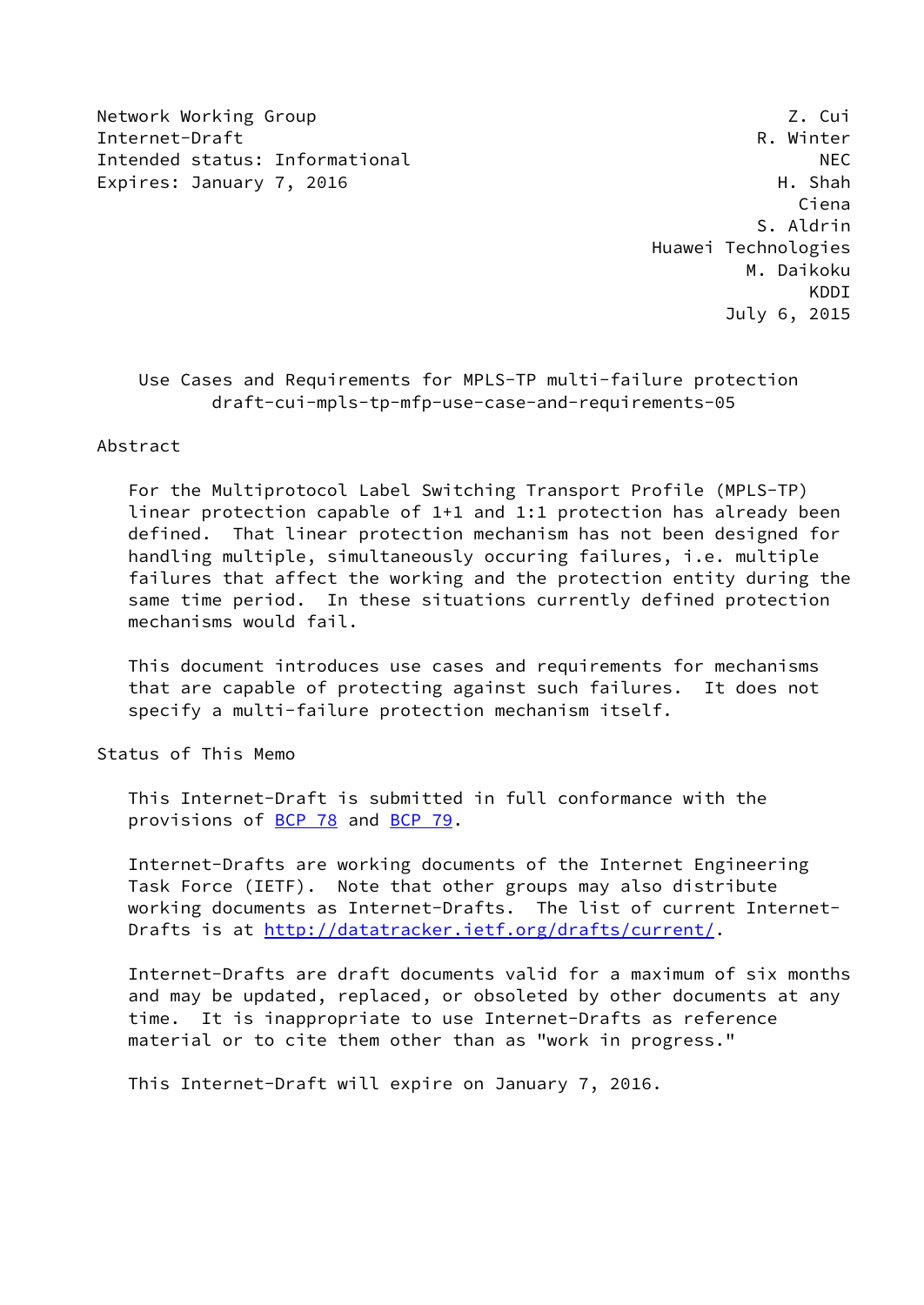<span id="page-1-1"></span>Internet-Draft Multi-failure protection requirements July 2015

### Copyright Notice

 Copyright (c) 2015 IETF Trust and the persons identified as the document authors. All rights reserved.

This document is subject to **[BCP 78](https://datatracker.ietf.org/doc/pdf/bcp78)** and the IETF Trust's Legal Provisions Relating to IETF Documents [\(http://trustee.ietf.org/license-info](http://trustee.ietf.org/license-info)) in effect on the date of publication of this document. Please review these documents carefully, as they describe your rights and restrictions with respect to this document. Code Components extracted from this document must include Simplified BSD License text as described in Section 4.e of the Trust Legal Provisions and are provided without warranty as described in the Simplified BSD License.

# Table of Contents

| 2. General m:n protection scenario 4                 |  |  |  |  |   |
|------------------------------------------------------|--|--|--|--|---|
|                                                      |  |  |  |  |   |
| <u>3.1</u> . m:1 (m > 1) protection 5                |  |  |  |  |   |
| $3.1.1.$ Pre-configuration 5                         |  |  |  |  |   |
| $3.1.2$ . On-demand configuration                    |  |  |  |  | 6 |
| <u>3.2</u> . m:n (m, n > 1, n >= m > 1) protection 6 |  |  |  |  |   |
|                                                      |  |  |  |  |   |
|                                                      |  |  |  |  |   |
|                                                      |  |  |  |  |   |
|                                                      |  |  |  |  |   |

## <span id="page-1-0"></span>[1](#page-1-0). Introduction

 Today's packet optical transport networks concentrate large volumes of traffic onto a relatively small number of nodes and links. As a result, the failure of a single network element can potentially interrupt a large amount of traffic. For this reason, ensuring survivability through careful network design and appropriate technical means is important.

 In MPLS-TP networks, a basic survivability technique is available as specified in [\[RFC6378](https://datatracker.ietf.org/doc/pdf/rfc6378)], [\[RFC7271](https://datatracker.ietf.org/doc/pdf/rfc7271)] and [[RFC7324](https://datatracker.ietf.org/doc/pdf/rfc7324)]. That protocol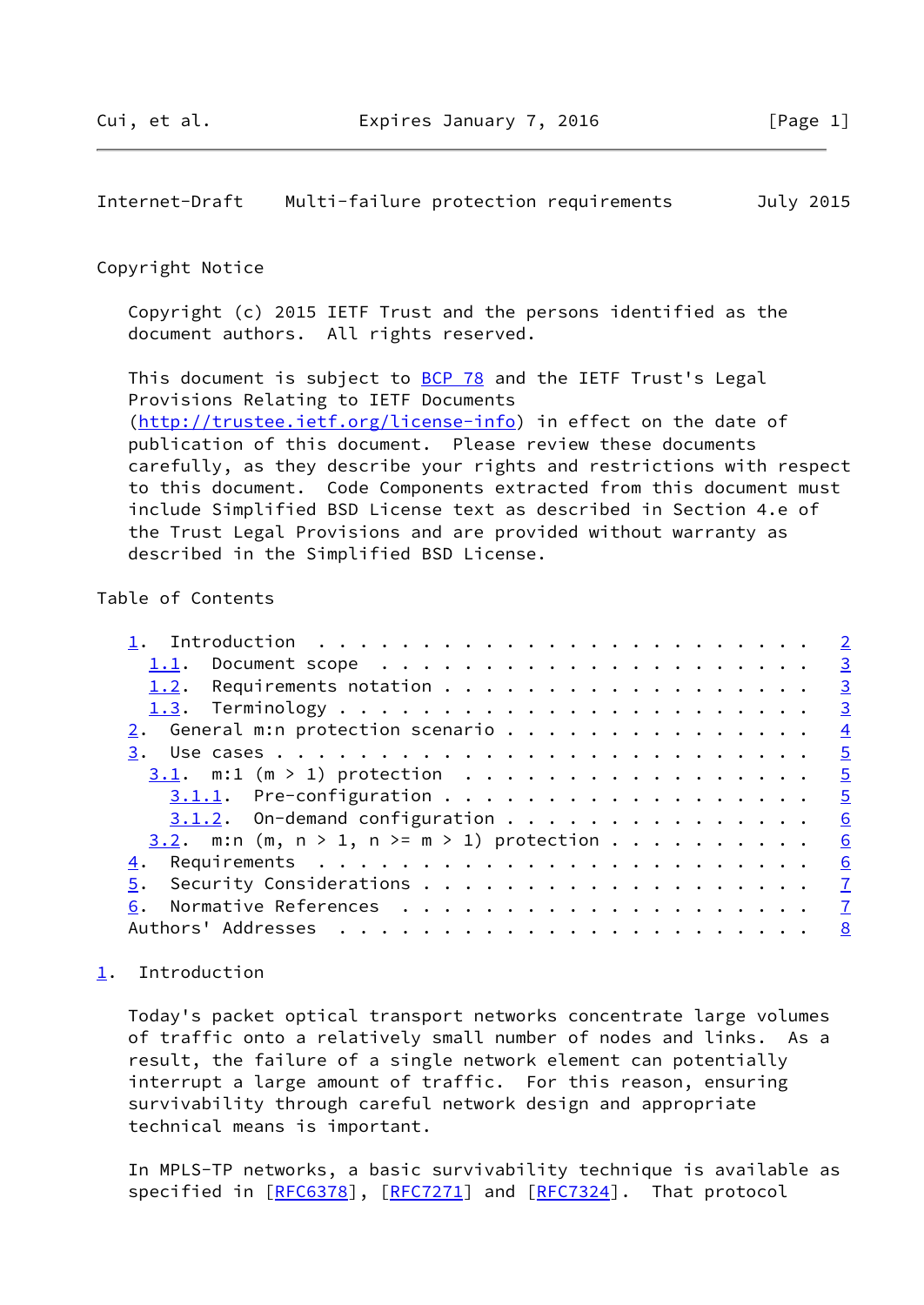however is limited to 1+1 and 1:1 protection and not designed to handle multiple failures that affect both the working and protection entity at the same time.

Cui, et al. **Expires January 7, 2016** [Page 2]

<span id="page-2-1"></span>Internet-Draft Multi-failure protection requirements July 2015

 There are various scenarios where multi-failure protection is an important requirement for network survivability. E.g for disaster recovery, after catastrophic events such as earthquakes or tsunamis. During the period after such events, network availability is crucial, in particular for high-priority services such as emergency telephone calls. Existing 1+1 or 1:n protection however is limited to cover single failures which has proven as not sufficient during past events.

 Beyond the natural disaster use case above, multi-failure protection is also beneficial in situations where the network is particularly vulnerable, e.g., when a working entity or protection entity was closed for maintenance or construction work. During this time, the network service becomes vulnerable to single failures since one entity is already down. If a failure occurs during this time, an operator might not be ablt to meet service level agreements (SLA). Thus, a technical means for multi-failure protection could take pressure off network operations.

### <span id="page-2-0"></span>[1.1](#page-2-0). Document scope

 This document describes use cases and requirements for m:1 and m:n protection in MPLS-TP networks without the use of control plane protocols. Existing solutions based on a control plane such as GMPLS may be able to restore user traffic when multiple failures occur. Some networks however do not use full control plane operation for reasons such as service provider preferences, certain limitations or the requirement for fast service restoration (faster than achievable with control plane mechanisms). These networks are the focus of this document which defines a set of requirements for m:1 and m:n protection not based on control plane support. This document imposes no formal time constraints on detection times.

#### <span id="page-2-2"></span>[1.2](#page-2-2). Requirements notation

The key words "MUST", "MUST NOT", "REQUIRED", "SHALL", "SHALL NOT",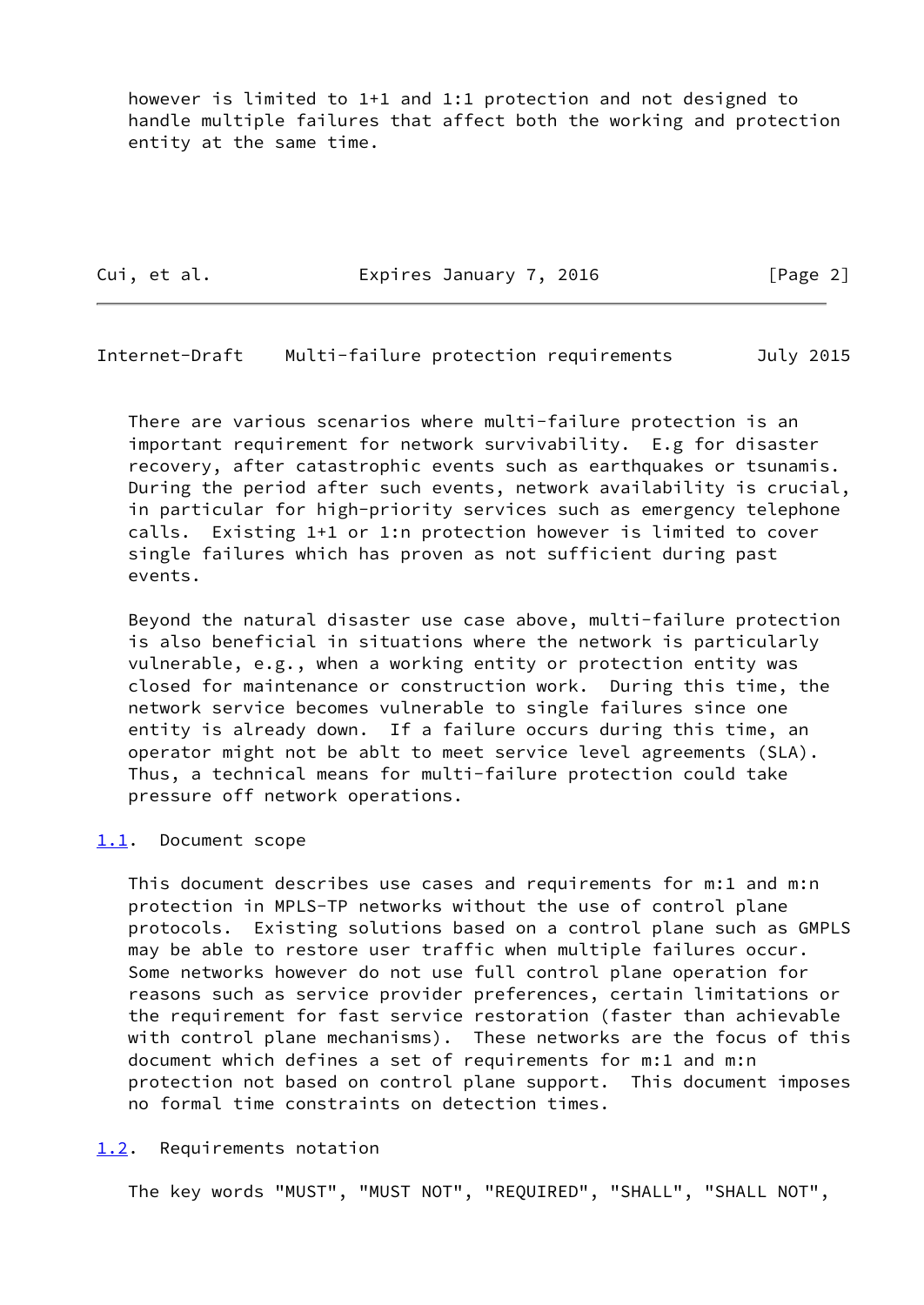<span id="page-3-2"></span><span id="page-3-0"></span>

|                                                                                  | "SHOULD", "SHOULD NOT", "RECOMMENDED", "MAY", and "OPTIONAL" in this<br>document are to be interpreted as described in [RFC2119]. |                                                                                                                                                                                    |  |  |  |  |  |
|----------------------------------------------------------------------------------|-----------------------------------------------------------------------------------------------------------------------------------|------------------------------------------------------------------------------------------------------------------------------------------------------------------------------------|--|--|--|--|--|
|                                                                                  |                                                                                                                                   | 1.3. Terminology                                                                                                                                                                   |  |  |  |  |  |
|                                                                                  |                                                                                                                                   | The terminology used in this document is based on the terminology<br>defined in the MPLS-TP Survivability Framework document [RFC6372],<br>which in turn is based on $[RFC4427]$ . |  |  |  |  |  |
|                                                                                  |                                                                                                                                   | In particular, the following protection schemes are defined in<br>[RFC4427] and used as terms in this document:                                                                    |  |  |  |  |  |
|                                                                                  |                                                                                                                                   | Cui, et al.<br>Expires January 7, 2016<br>[Page 3]                                                                                                                                 |  |  |  |  |  |
|                                                                                  |                                                                                                                                   | Internet-Draft<br>Multi-failure protection requirements<br>July 2015                                                                                                               |  |  |  |  |  |
|                                                                                  |                                                                                                                                   | o 1+1 protection                                                                                                                                                                   |  |  |  |  |  |
|                                                                                  | 1:n $(n \ge 1)$ protection<br>$\circ$                                                                                             |                                                                                                                                                                                    |  |  |  |  |  |
|                                                                                  | m:n $(m, n > 1, n > m > 1)$ protection<br>$\circ$                                                                                 |                                                                                                                                                                                    |  |  |  |  |  |
| Further, the following additional terminology is from [RFC4427] is<br>o<br>used: |                                                                                                                                   |                                                                                                                                                                                    |  |  |  |  |  |
|                                                                                  | $\circ$                                                                                                                           | "broadcast bridge"                                                                                                                                                                 |  |  |  |  |  |
|                                                                                  | "selector bridge"<br>o                                                                                                            |                                                                                                                                                                                    |  |  |  |  |  |
|                                                                                  | o                                                                                                                                 | "working entity"                                                                                                                                                                   |  |  |  |  |  |
|                                                                                  | o                                                                                                                                 | "protection entity"                                                                                                                                                                |  |  |  |  |  |
|                                                                                  |                                                                                                                                   | This document defines a new protection type:                                                                                                                                       |  |  |  |  |  |
|                                                                                  | O                                                                                                                                 | $m:1$ (m > 1) protection: A set of m protection entities protecting<br>a single working entity                                                                                     |  |  |  |  |  |
| $2 \cdot$                                                                        |                                                                                                                                   | General m:n protection scenario                                                                                                                                                    |  |  |  |  |  |

<span id="page-3-1"></span> The general underlying assumption of this work is that an m:n relationship between protection entity and working entity exists, i.e. there is no artificial limitation on the ratio between protection and working entities.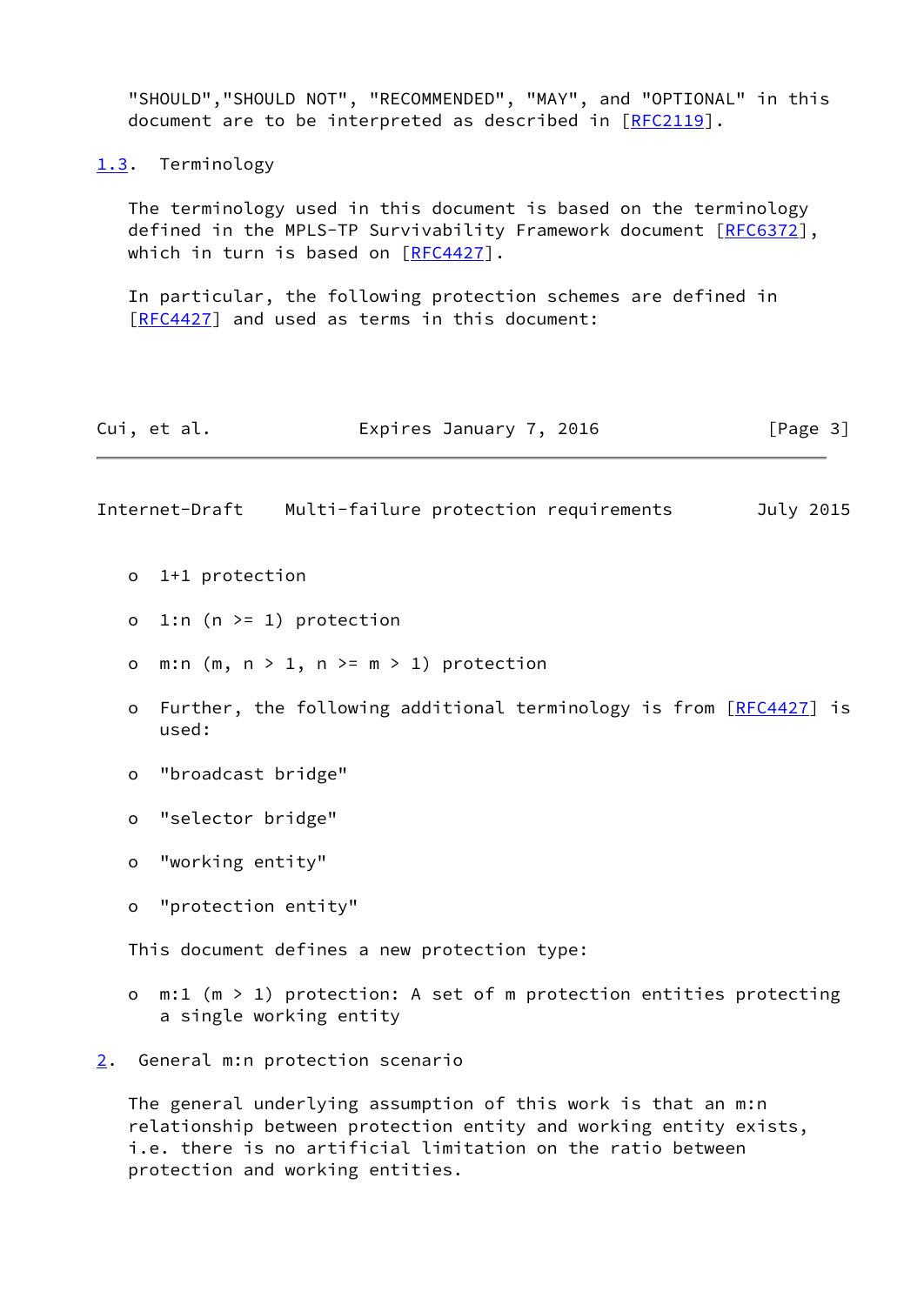This general scenario is illustrated in Figure 1 which shows a protection domain with n working entities and m protection entities between Node A and Node Z.

 At Node A, traffic is transported over its respective working entity and may be simultaneously transported over one of its protection entities (in case of a broadcast bridge), or it is transported over its working entity and only in case of failure over one of the protection entities (in case of a selector bridge). At Node Z, the traffic is selected from either its working entity or one of the protection entities.

Cui, et al. **Expires January 7, 2016** [Page 4]

<span id="page-4-1"></span>Internet-Draft Multi-failure protection requirements July 2015



Figure 1: m:n protection domain

<span id="page-4-0"></span>[3](#page-4-0). Use cases

<span id="page-4-2"></span> $3.1.$  $3.1.$  m:1 (m > 1) protection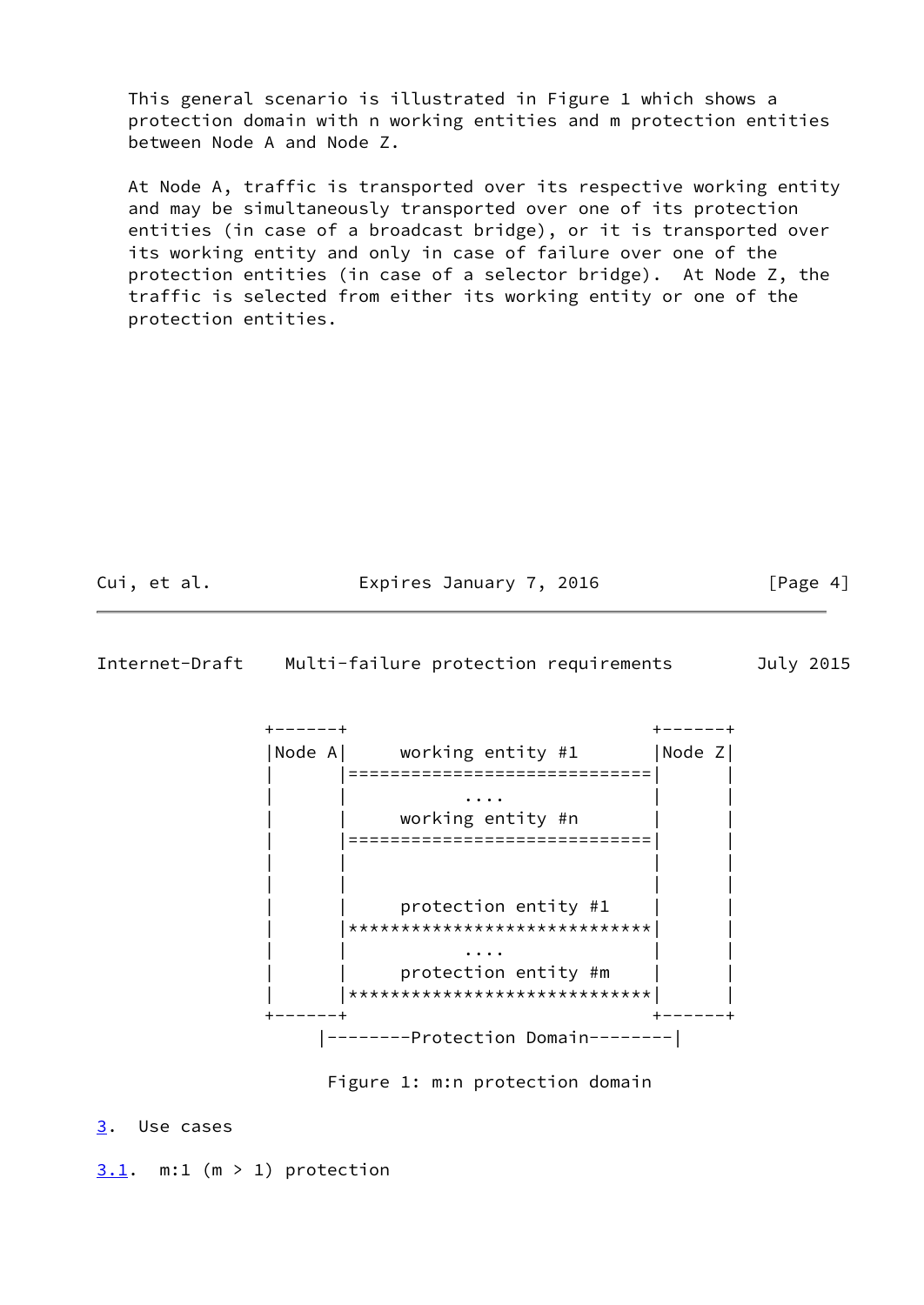With MPLS-TP linear protection such as  $1+1/1:1$  protection, when a single failure is detected on the working entity, the service can be restored using the protection entity. During this time however, the traffic is unprotected until the working entity is restored.

 m:1 protection can increase service availability and reduce operational pressure since multiple protection entities are available. For any  $m > 1$ ,  $m - 1$  protection entities may fail and the service still would have a protection entity available.

 There are different ways to provision these alternative protection entities which are outlined in the following sub-sections.

<span id="page-5-0"></span>[3.1.1](#page-5-0). Pre-configuration

 The relationship between the working entity and the protection entities is part of the system configuration and needs to be configured before the working entity is being used. The same applies to additional protection entities.

 Unprotected traffic can be transported over the m protection entities as long as these entities do not carry protected traffic.

| Cui, et al. | Expires January 7, 2016 | [Page 5] |
|-------------|-------------------------|----------|
|             |                         |          |

<span id="page-5-2"></span>Internet-Draft Multi-failure protection requirements July 2015

# <span id="page-5-1"></span>[3.1.2](#page-5-1). On-demand configuration

 The protection relationship between a working entity and a protection entity is configured while the system is in operation.

 Additional protection entities are configured by either a control plane protocol or static configuration using a management system directly after failure detection and/or notification of either the working entity or the protection entities.

<span id="page-5-3"></span>[3.2](#page-5-3). m:n (m,  $n > 1$ ,  $n \ge m > 1$ ) protection

 In order to reduce the cost of protection entities, in the m:n scenario, m dedicated protection transport entities are sharing protection resources for n working transport entities.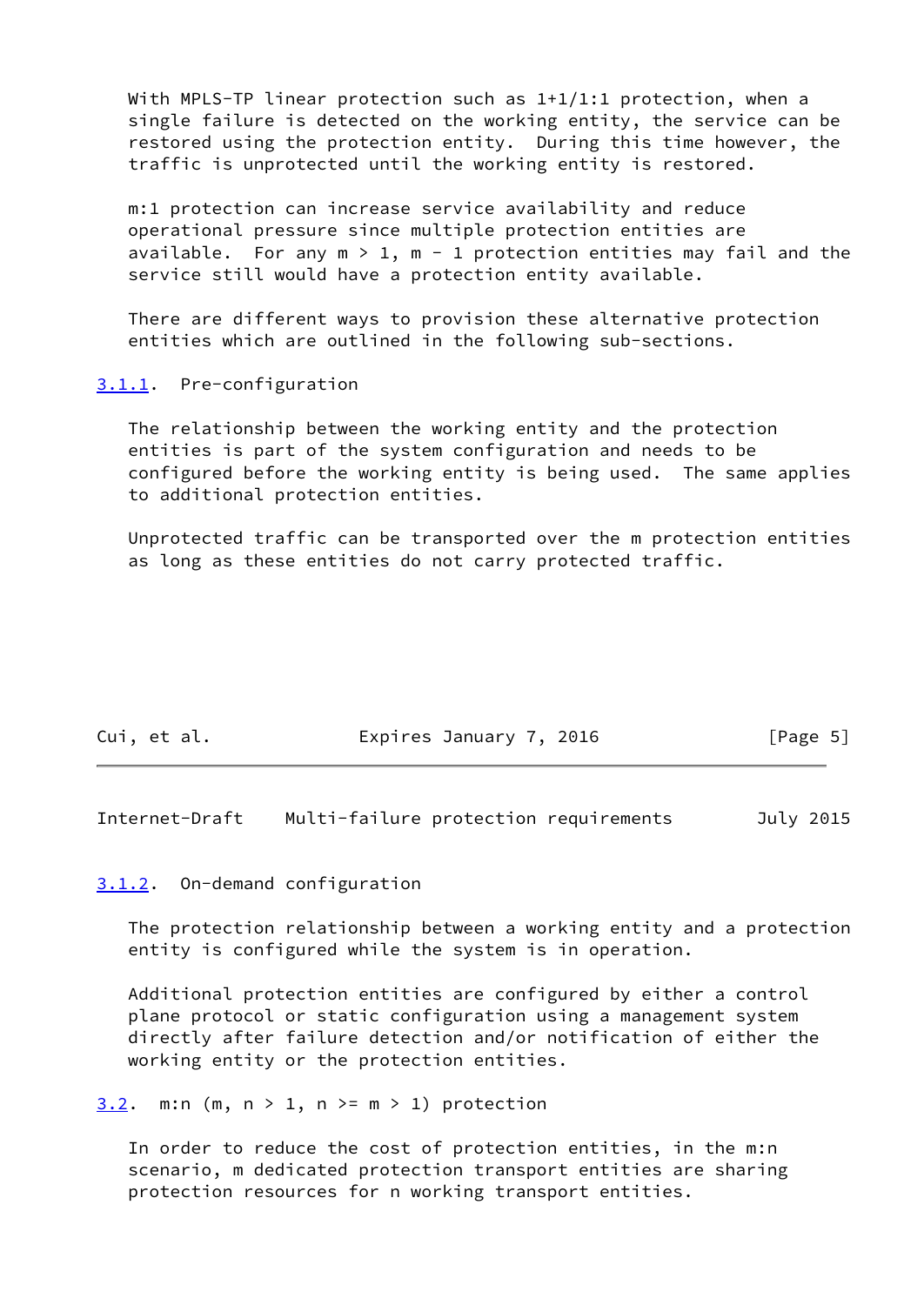The bandwidth of each protection entity should be allocated in such a way that it may be possible to protect any of the n working entities in case at least one of the m protection entities is available. When a working entity is determined to be impaired, its traffic first must be assigned to an available protection transport entity followed by a transition from the working to the assigned protection entity at both Node A and Node Z of the protected domain. It is noted that when more than m working entities are impaired, only m working entities can be protected.

<span id="page-6-0"></span>[4](#page-6-0). Requirements

A number of recovery requirements are defined in [\[RFC5654](https://datatracker.ietf.org/doc/pdf/rfc5654)]. These requirements however are limited to cover single failure case and not multiple, simultaneously occuring failures. This section extends the list of requirements to support multiple failures scenarios.

R1. MPLS-TP SHOULD support  $m:1$  ( $m > 1$ ) protection.

- 1. An m:1 protection mechanism MUST protect against multiple failures that are detected on both the working entity and one or more protection entities.
- 2. Pre-configuration of protection entities SHOULD be supported.
- 3. On-demand protection entity configuration MAY be supported.
- 4. On-demand protection resource activation MAY be supported.
- 5. A priority scheme MUST be provided, since a protection entity has to be chosen out of two or more protection entities.

| Cui, et al. | Expires January 7, 2016 | [Page 6] |
|-------------|-------------------------|----------|
|-------------|-------------------------|----------|

<span id="page-6-1"></span>Internet-Draft Multi-failure protection requirements July 2015

- R2. MPLS-TP SHOULD support m:n  $(m, n > 1, n > m > 1)$  protection.
- 1. An m:n protection mechanism MUST protect against multiple failures that are simultaneously detected on both a working entity and a protection entity or multiple working entities.
- 2. A priority scheme MUST be provided, since protection resources are shared by multiple working entities dynamically.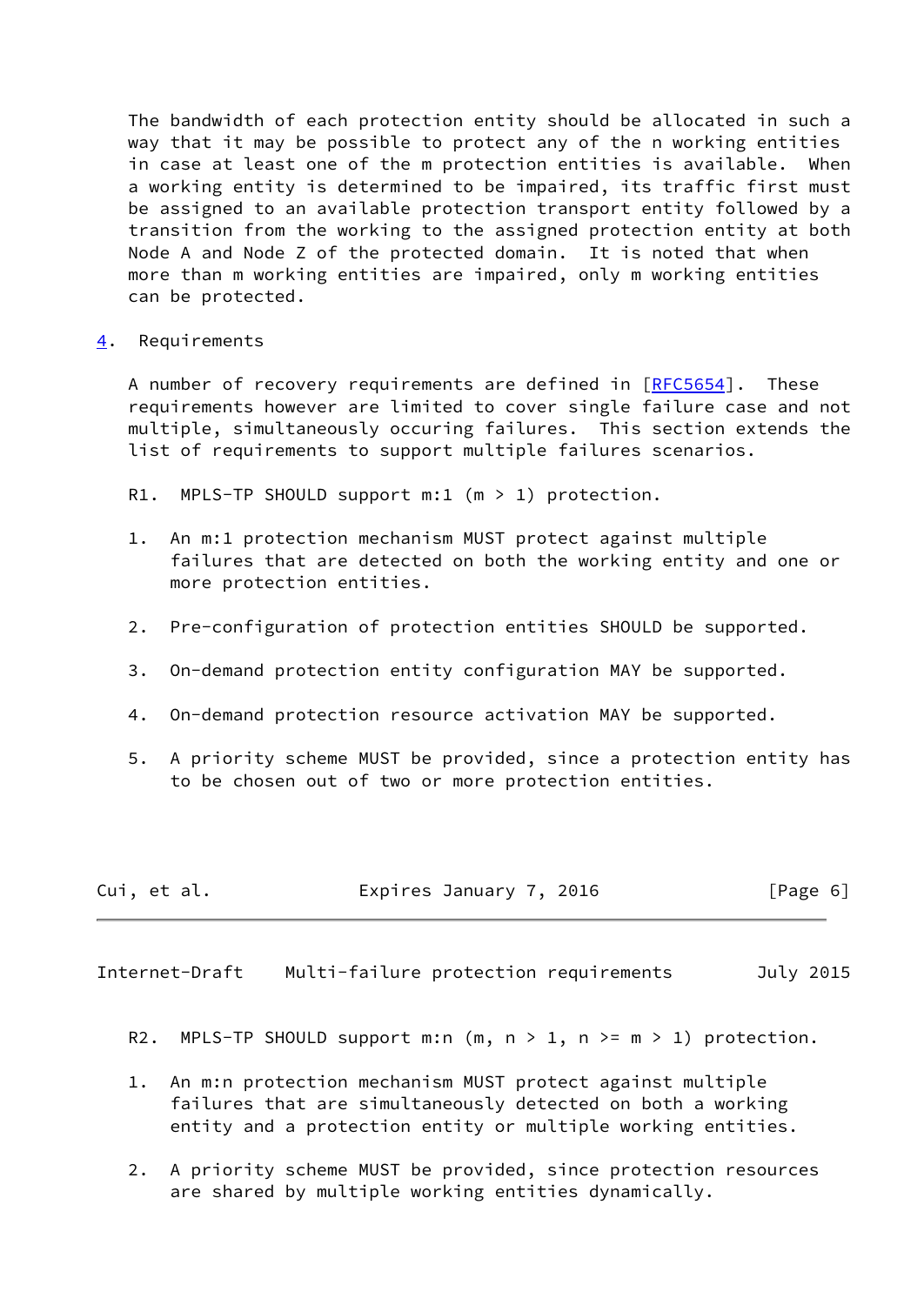### <span id="page-7-0"></span>[5](#page-7-0). Security Considerations

General security considerations for MPLS-TP are covered in [[RFC5921\]](https://datatracker.ietf.org/doc/pdf/rfc5921). The security considerations for the generic associated control channel are described in  $[REC5586]$ . The requirements described in this document are extensions to the requirements presented in [\[RFC5654](https://datatracker.ietf.org/doc/pdf/rfc5654)] and does not introduce any new security risks.

- <span id="page-7-1"></span>[6](#page-7-1). Normative References
	- [RFC2119] Bradner, S., "Key words for use in RFCs to Indicate Requirement Levels", [BCP 14](https://datatracker.ietf.org/doc/pdf/bcp14), [RFC 2119](https://datatracker.ietf.org/doc/pdf/rfc2119), March 1997.
	- [RFC4427] Mannie, E. and D. Papadimitriou, "Recovery (Protection and Restoration) Terminology for Generalized Multi-Protocol Label Switching (GMPLS)", [RFC 4427](https://datatracker.ietf.org/doc/pdf/rfc4427), March 2006.
	- [RFC5586] Bocci, M., Vigoureux, M., and S. Bryant, "MPLS Generic Associated Channel", [RFC 5586](https://datatracker.ietf.org/doc/pdf/rfc5586), June 2009.
	- [RFC5654] Niven-Jenkins, B., Brungard, D., Betts, M., Sprecher, N., and S. Ueno, "Requirements of an MPLS Transport Profile", [RFC 5654,](https://datatracker.ietf.org/doc/pdf/rfc5654) September 2009.
	- [RFC5921] Bocci, M., Bryant, S., Frost, D., Levrau, L., and L. Berger, "A Framework for MPLS in Transport Networks", [RFC](https://datatracker.ietf.org/doc/pdf/rfc5921) [5921,](https://datatracker.ietf.org/doc/pdf/rfc5921) July 2010.
	- [RFC6372] Sprecher, N. and A. Farrel, "MPLS Transport Profile (MPLS- TP) Survivability Framework", [RFC 6372](https://datatracker.ietf.org/doc/pdf/rfc6372), September 2011.
	- [RFC6378] Weingarten, Y., Bryant, S., Osborne, E., Sprecher, N., and A. Fulignoli, "MPLS Transport Profile (MPLS-TP) Linear Protection", [RFC 6378](https://datatracker.ietf.org/doc/pdf/rfc6378), October 2011.

Cui, et al. **Expires January 7, 2016** [Page 7]

<span id="page-7-2"></span>Internet-Draft Multi-failure protection requirements July 2015

[RFC7271] Ryoo, J., Gray, E., van Helvoort, H., D'Alessandro, A.,